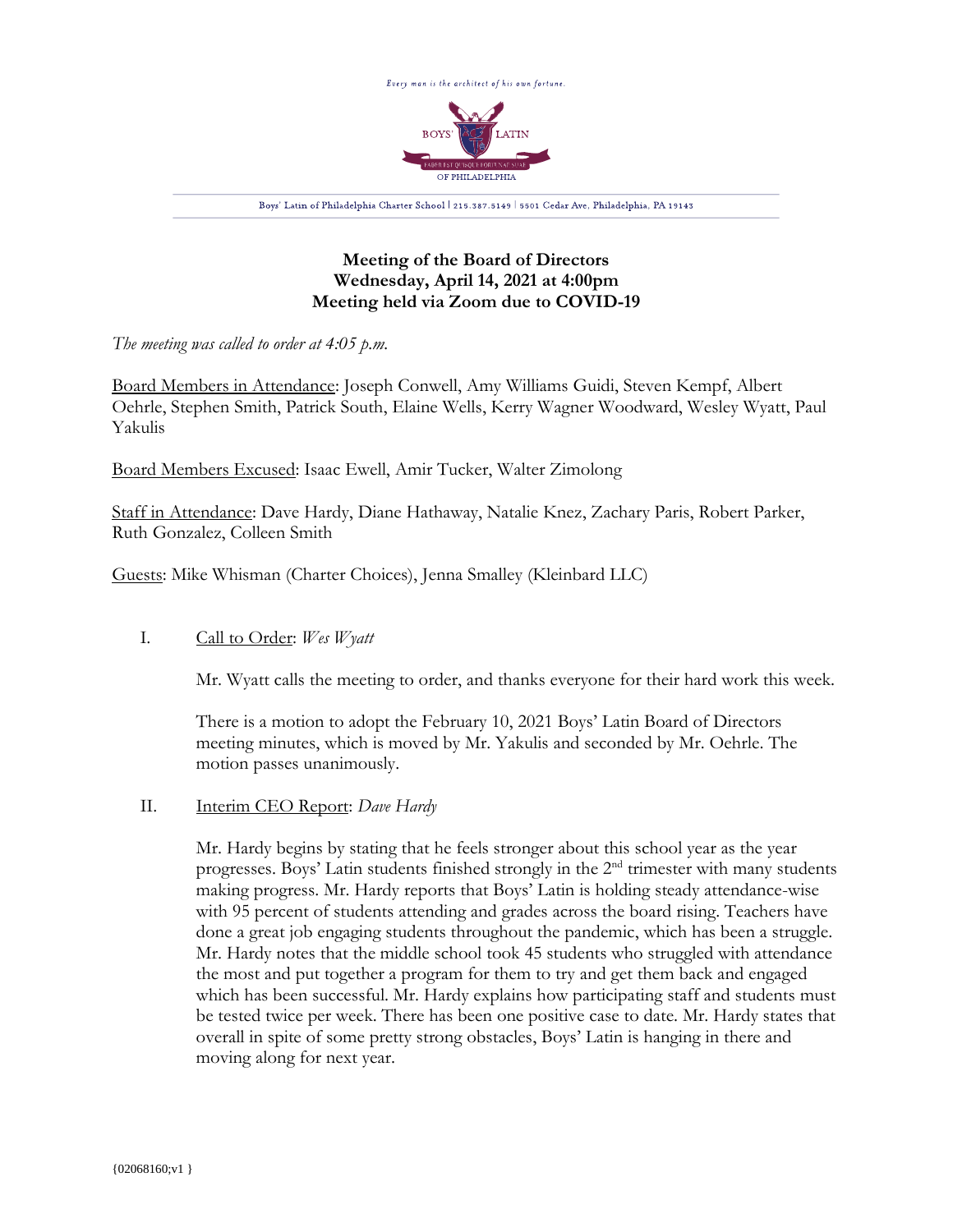Mr. Hardy continues to the 2021-22 proposed school calendar, which exceeds the minimum requirements for public school serving the secondary grade levels of 180 instructional days or 990 instructional hours. The calendar is based on an 8:00-3:30pm daily schedule for the middle school, and 8:00-4:00pm Monday, Tuesday, and Thursday with 8:00-3:00pm for the remaining days for the high school. Mr. Hardy notes these hours are subject to change. Mr. Hardy adds that  $9<sup>th</sup>$  Grade will include a 21-day Freshman Summer Academy, and that all days and hours calculations include 15 professional development days.

Mr. Hardy then introduces today's guests to the board who will speak on the middle school's curricular and programmatic upgrades: Ms. Hathaway, the Interim Middle School Principal; Robert Parker, the Middle School Assistant Principal; Natalie Knez, the Middle School Math Department Coordinator and Teacher; and Zachary Paris, the Middle School STEM Instructor. Mr. Hardy states that he is confident in this team and the challenges of this year have allowed them to shine.

Mr. Hardy comments on how Boys' Latin has not yet created a middle school that meets its mission in terms of true college preparation. Recently the middle school team has been working to align courses, programs, and expectations to a college preparatory model. Enrichment plans have been created for all subject areas, including Latin, ELA, and Math. Mr. Hardy describes how Algebra is the "gatekeeper" of advanced mathematics, as students who enter high school proficient in Algebra I can access advanced courses such as Statistics or Calculus to improve their college readiness and persistence. Mr. Hardy notes how there are real jobs and opportunities for people with strong math backgrounds, and it's time to take this thinking down to the middle school.

Mr. Parker begins by describing how the team wants Boys' Latin to be a data-driven school in preparing students for college and beyond. In 2019, 96 percent of Boys' Latin students scored Basic or Below Basic in math on the PSSAs. The team will aim to get as many students in the Proficient and Advanced levels, and have conducted an investigation as to why scores were low. Some factors include non-existent teacher observation or feedback process, lack of standard align curriculum, and lack of investment in STEM. In order to combat these obstacles, Mr. Parker describes how the team created lesson plan templates that push instructors to draft rigorous lessons using research-based strategies, created a data observation tool, and purchased programs to test and measure student achievement and growth. Mr. Parker explains how Ms. Knez is creating a math curriculum for middle schoolers that will include Algebra for  $7<sup>th</sup>$  and  $8<sup>th</sup>$ graders.

Ms. Knez introduces herself to the board, and describes how current PSSA scores leave quite a bit of room for improvement. Ms. Knez states that step one is adopting a research-backed curriculum which aligns to Pennsylvania state standards. The team chose OpenUp which is a rigorous, standard-based curriculum. Ms. Knez describes the importance of providing Algebra in the  $8<sup>th</sup>$  grade and setting students up for success. The middle school will offer two algebra tracks that end with  $8<sup>th</sup>$  graders taking either Algebra I or Pre-Algebra. The proposed plan will be rolled out in phases over the next two years.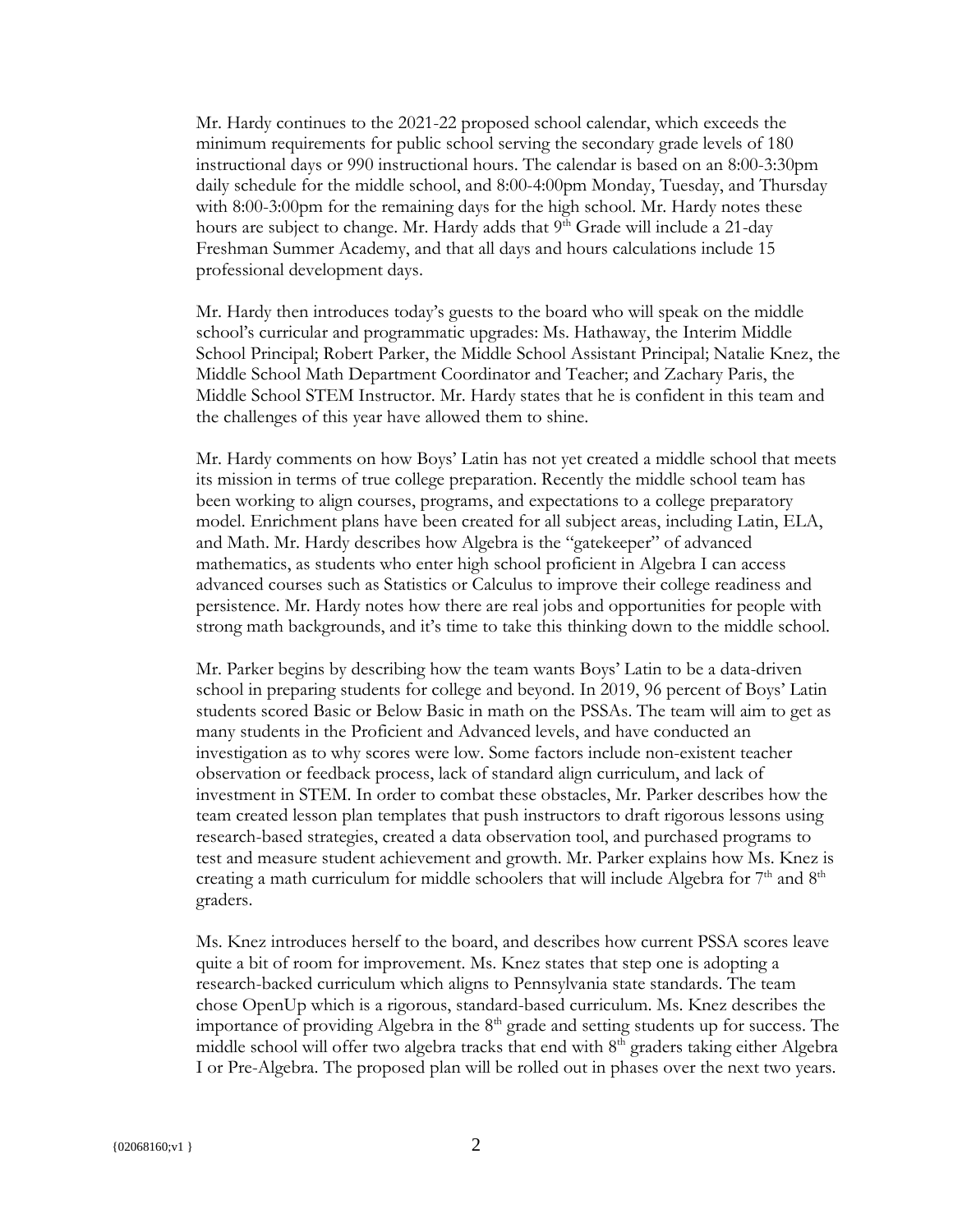Mr. Paris then speaks to the importance of STEM, as there is a major disparity between the numbers of black students studying engineering in college versus white students. Currently, the middle school only offers four STEM courses and does not offer any after-school programming or involvement in STEM competitions. Mr. Paris describes how the middle school has limited equipment and space to work on engineering projects such as robotics or construction. Mr. Parker adds that the Fine Arts Building has space that is not being utilized which could serve as a STEM lab, including a TV studio. This space would help get students excited and engaged about information and technology.

There is a discussion on staffing and resources. Mr. Conwell thanks the speakers for their presentation and states that their goals are right on target. Mr. Parker adds that the staff is on board, volunteers are being hired, and Boys' Latin is partnering with other organizations to make sure students are excited about taking Algebra I in middle school. Mr. Hardy adds that young teachers are driving this change, and it's the kind of excitement one wants to see in schools. Mr. Hardy notes that being Algebra-ready out of middle school will be distinguishable for Boys' Latin students.

There is a motion to adopt the Boys' Latin 2022 Academic Calendar as presented to the board, which is moved by Ms. Woodward and seconded by Mr. Kempf. The motion passes unanimously.

Mr. Hardy concludes his presentation.

### III. Parent Liaison Report: *Elaine Wells*

Ms. Wells begins by announcing that Tree Philly has free small yard trees for families of Boys' Latin and the school's campuses themselves. Trees will be delivered for free and people are available to assist in the planting. Ms. Wells describes Tree Philly's goal to increase the green canopy in local neighborhoods.

Ms. Wells then poses a question to the board concerning the availability of mental wellness resources that can be incorporated for students in the new school year. Ms. Wells notes how many students have been suffering with depression and anxiety from recent gun violence. Ms. Wells states that counselors are brought in for the day or week, but in terms of ongoing support, she suggests a plan to support students moving forward while this is an ongoing issue.

Mr. Hardy responds that Boys' Latin has social workers working closely with students, with teachers as conduits. The plan for next year must include a significant presence of emotional support at least in beginning of school year to bring students back to school post-covid. Mr. Hardy thanks Ms. Wells for all of her hard work.

Ms. Wells concludes her presentation.

### IV. Board Committee Reports

a. Finance: *Kerry Woodward*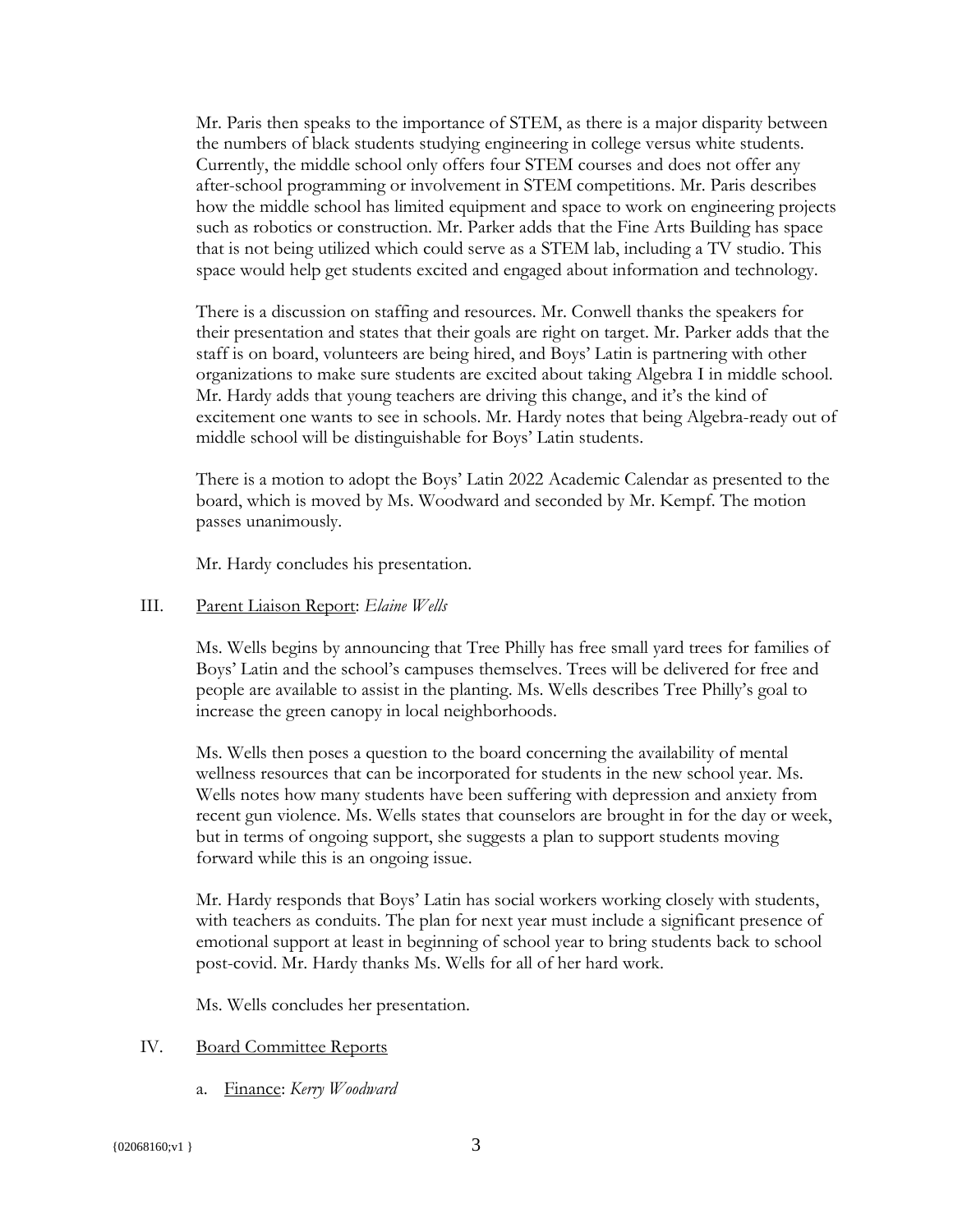Ms. Woodward begins with the February 2021 Financial Statements which shows that Boys' Latin is having a strong year. Ms. Woodward notes that the April financial report will have finer knowledge of what will take place in June. Normally the committee would be considering a draft 2021-2022 budget at this time, and have reviewed a first draft with the school leadership team. However that draft is not yet in a position to be shared with the board. The committee is dealing with unprecedented academic challenges and Ms. Woodward applauds the team for thinking in creative ways to try and maximize student learning for next year. The finance committee will meet in the next 30 days to draft the next iteration and are on track to present a strong working 2022 budget for approval at the June board meeting.

Ms. Woodward concludes her presentation.

#### b. Facilities: *Joe Conwell*

Mr. Conwell begins by giving an overview of three middle school capital projects: removal of the church and re-purposing of the land (which the committee is most ready to execute); renovation of fine arts building; and additional site improvements.

Mr. Conwell describes how land is at a premium on the middle school campus, and goes through the history of acquiring the property. The Fine Arts Building accommodates music and art, and Boys' Latin has struggled with what to do with the church in terms of conversion or demolition. Boys' Latin has made the decision to demolish the church as it will provide a badly-needed outdoor recreational space and remove uncertainty and vacancy on the campus which is a drag on the energy of the environment. Mr. Conwell adds that removing the church will increase the value of the property. The committee has drawn a concept plan for the church site, which includes a grass-fenced area with a possibility for synthetic turf. Mr. Conwell describes the plan as safe and modernized. A basketball court and hardscaped plaza area will be added to center of the campus, which offers a good amount of space that will no longer be used for parking, but for a pedestrian area for everyone on the campus. Parking would be expanded towards the Felton Street-side of the campus.

Today Mr. Conwell wants to focus on the removal of the church and repurposing of the land, which the committee estimates will cost \$1.2 million and will be completed by January 1, 2022. Mr. Conwell explains how the demolition will be done in a way where the dangerous aspects will be completed over the summer prior to beginning of the next school year. The committee does not have bids in yet, but has \$50,000 already committed to engineering and testing to vet the project, such as soil studies and storm water management.

Mr. Conwell states that renovation of the Fine Arts Buildings and additional site improvements will be evaluated over the next few months in terms of scope, cost, and funding.

There is a discussion on the priorities of capital projects.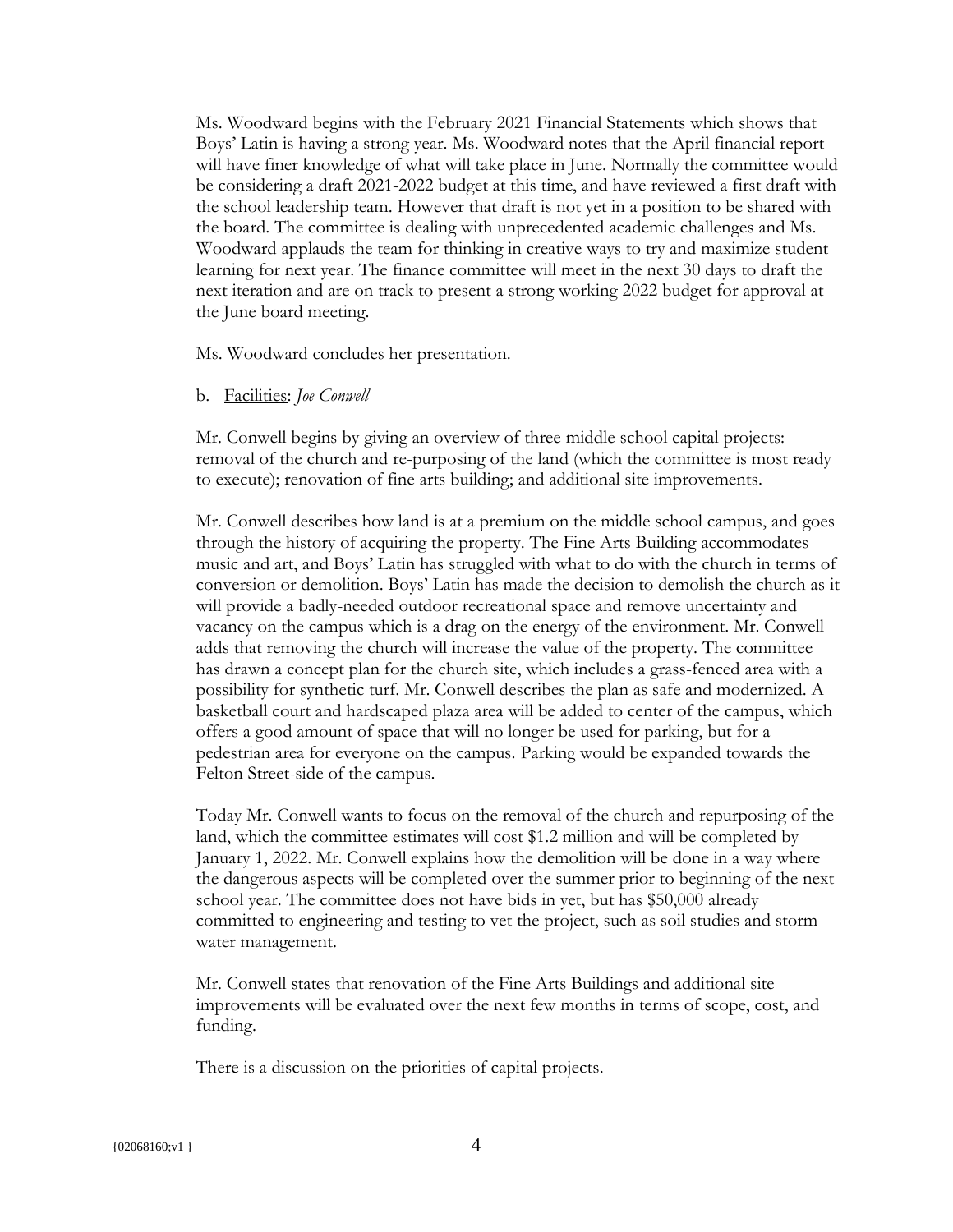There is a motion to approve an expenditure, not to exceed \$1.2 million, to pursue removal of the church and repurposing the land, which is moved by Mr. Conwell and seconded by Mr. Oehrle. The motion passes unanimously.

Mr. Conwell concludes his presentation.

c. Development: *Colleen Smith*

Ms. Smith begins by stating that development is in good shape, just shy of \$1.6 million which far-exceeds the budgeted and projected goals for this fiscal year. The biggest thing the development function is grappling with now is the ESSER funds coming from the federal government, and seeing how those funds can be used for Boys' Latin. Ms. Smith describes how the committee is also brainstorming fundraising strategies for the next school year with ambitious goals, and will have more targeted development needs moving forward.

Ms. Smith concludes her presentation.

## d. CEO Search Committee: *Wes Wyatt*

Mr. Wyatt begins with an update on how the committee has narrowed down the CEO applicants to two finalists, which are two outstanding candidates. Mr. Wyatt thanks everyone for their time and participation which has been a major commitment. The committee is scheduled to meet later this week to review feedback from surveys, stakeholders, and references, and aim to hold a telephonic board meeting to approve the hiring of one of those two candidates in the next week or two.

Mr. Yakulis also thanks the team for their cooperation and time, and gives kudos to Ms. Smith and Ms. Gonzalez for their work in arranging the logistics of setting up these meetings. Mr. Yakulis states that the committee is still on their projected timeline, and may even wrap up the search early. The committee is happy with this progress.

Mr. Wyatt concludes his presentation.

Mr. Wyatt thanks everyone for attending and appreciates everyone's time and commitment to the school.

*With there being no need for Executive Session, the meeting adjourns at 5:31 p.m.*

Respectfully submitted,